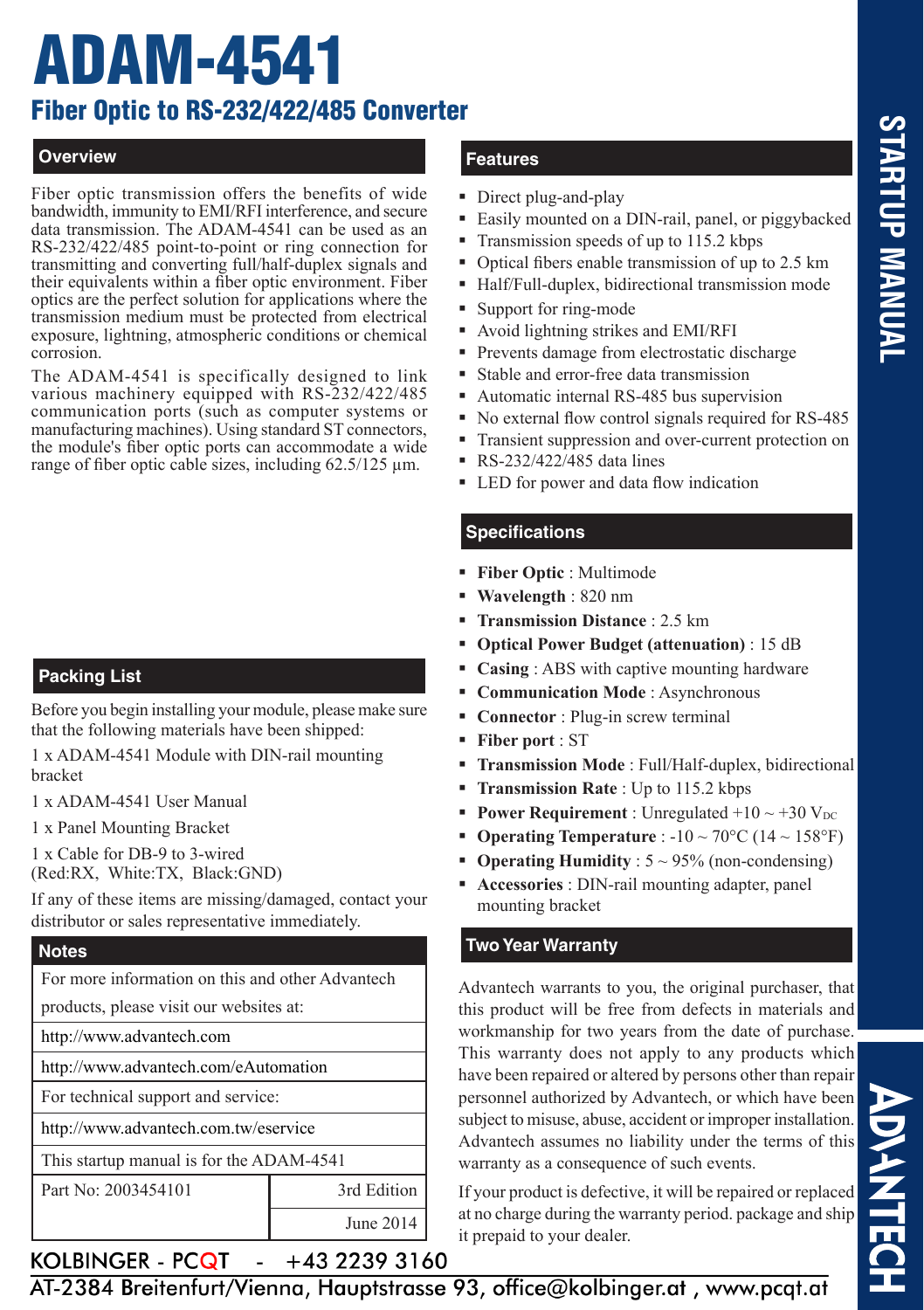#### **Switch and Jumper Settings**

ADAM-4541 provides three DIP switches that users can configure the settings for their applications. SW1 and SW2 set the data format and baud rate of serial communication. SW3 sets the Transmission mode.

#### SW1

Switch 1 controls the data format. Data can be 9, 10, 11 or 12 bits. The factory default is 10 bits : one start bit, eight data bits, one stop bit and no parity bit.

| <b>Data Format</b> |            |                |  |
|--------------------|------------|----------------|--|
| SW <sub>1</sub>    |            | $\overline{2}$ |  |
| 9 bits             | <b>OFF</b> | 0FF            |  |
| 10 bits*           | ON         | <b>OFF</b>     |  |
| 11 bits            | <b>OFF</b> | <b>ON</b>      |  |
| 12 bits            | <b>ON</b>  | ON             |  |

#### \*Default setting

When using the converter in combination with other ADAM modules, do not change the default setting of the converter, since ADAM modules have a fixed data format of ten data bits. The option of changing to 9, 11 or 12 bits is for use with other modules (other than ADAM modules) that have different data formats. Should you change the ADAM module's data format, be aware that you will also have to change the data format on all the other modules in the network.

#### SW2

Switch 2 sets the baud rate for RS-485 auto flow control. The options range from 1200 bps to 115.2 kbps. The factory default is 9600 bps. Be aware that when you change the baud rate, you also have to change the baud rate for all of the connected modules accordingly. You can refer to the table below to make sure when you need to set SW2.

| <b>Baud Rate</b> |     |                |     |            |     |           |                |           |           |
|------------------|-----|----------------|-----|------------|-----|-----------|----------------|-----------|-----------|
| SW <sub>2</sub>  | 1   | $\overline{c}$ | 3   | 4          | 5   | ĥ         | $\overline{7}$ | 8         | 9         |
| 1200 bps         | ON  | 0FF            | 0FF | 0FF        | 0FF | 0FF       | 0FF            | 0FF       | 0FF       |
| 2400 bps         | 0FF | 0 <sub>N</sub> | 0FF | 0FF        | 0FF | 0FF       | 0FF            | 0FF       | 0FF       |
| 4800 bps         | 0FF | 0FF            | ON  | 0FF        | 0FF | 0FF       | 0FF            | 0FF       | 0FF       |
| 9600 bps*        | 0FF | 0FF            | 0FF | ON         | 0FF | 0FF       | 0FF            | 0FF       | 0FF       |
| 19.2 kbps        | 0FF | 0FF            | 0FF | 0FF        | ON  | 0FF       | 0FF            | 0FF       | 0FF       |
| 38.4 kbps        | 0FF | 0FF            | 0FF | 0FF        | 0FF | <b>ON</b> | 0FF            | 0FF       | 0FF       |
| 57.6 kbps        | 0FF | 0FF            | 0FF | 0FF        | 0FF | 0FF       | ON             | 0FF       | 0FF       |
| 115.2 kbps       | 0FF | 0FF            | 0FF | 0FF        | 0FF | 0FF       | 0FF            | <b>ON</b> | 0FF       |
| RS-232/422       | 0FF | 0FF            | 0FF | <b>OFF</b> | 0FF | 0FF       | <b>OFF</b>     | 0FF       | <b>ON</b> |

\*Default setting

**Note:** When using RS-232/422 in ring mode, both position 9 of SW2 and the baud rate need to be configured. And the device MUST be connected to prevent the possibility of communications failure. For example, using RS-232 with a baud rate of 9600 kps in ring mode, both position 4 and position 9 need to be switched ON. But only position 9 needs to be switched on in normal mode.

| To Set to SW2         |               |               |               |  |
|-----------------------|---------------|---------------|---------------|--|
| <b>Operation Mode</b> | <b>RS-232</b> | <b>RS-422</b> | <b>RS-485</b> |  |
| Normal                | Nο            | No            | Yes           |  |
| Ring                  | <b>Yes</b>    | Yes           | Yes           |  |

#### SW3

The ADAM-4541 can support ring operation. By setting the DIP2 of SW3, the ADAM-4541 can be set as "Ring" or "Normal" mode. We will introduce more about ring operation in the later chapter.

| <b>Reserved</b>       |     |  |  |
|-----------------------|-----|--|--|
| SW <sub>3</sub>       |     |  |  |
| <b>Operation Mode</b> |     |  |  |
| SW <sub>3</sub>       | 2   |  |  |
| Normal Mode*          | 0FF |  |  |
| <b>Ring Mode</b>      | ON  |  |  |

\*Default setting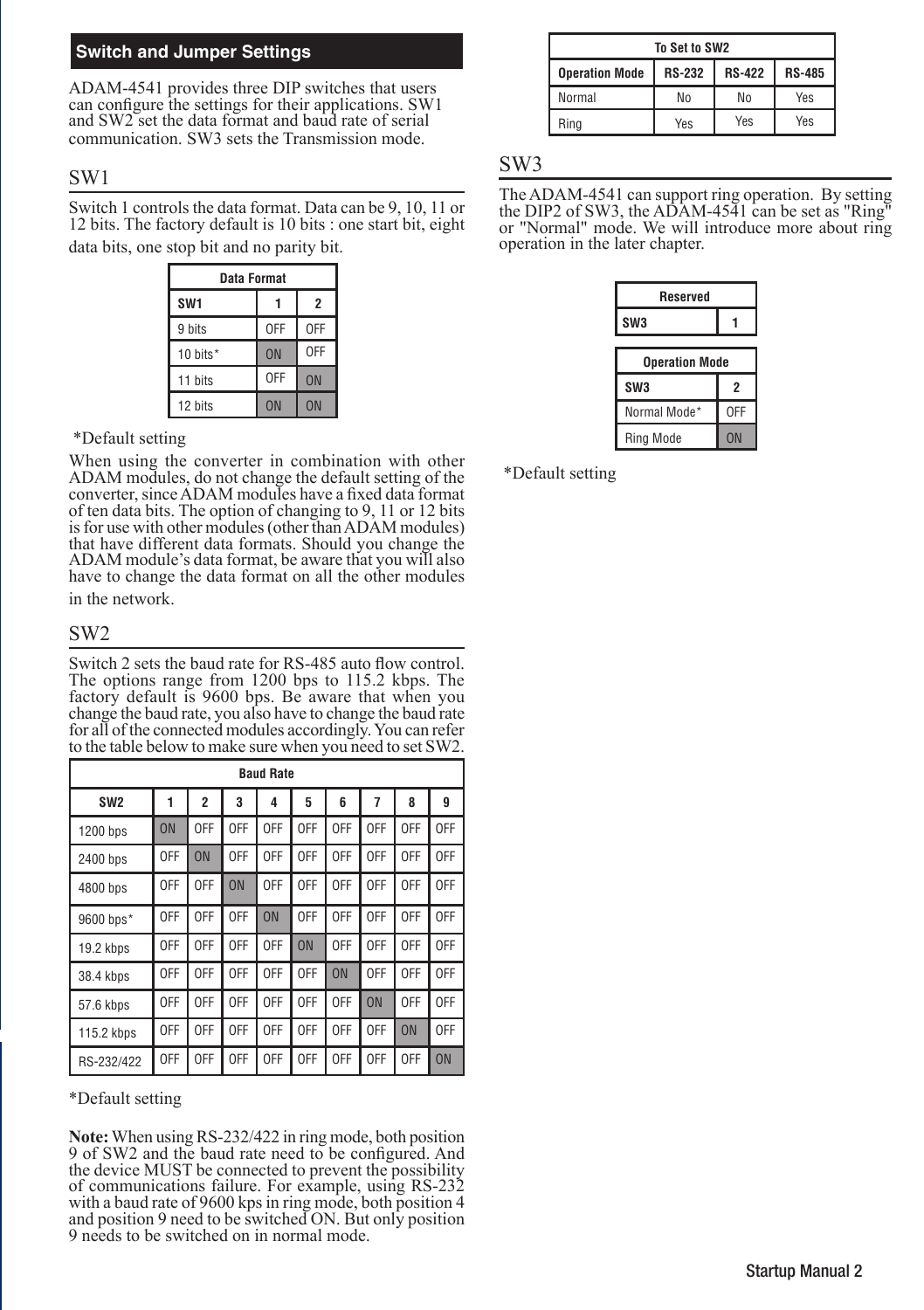# **Ring Operation**

Several ADAM-4541 modules can be cascaded to form a ring connection. With a circumstance that users plan to use a HMI/SCADA to connect multiple kinds of IO device with ADAM-4541, users can apply ring architecture to save lots of cost caused from the number of modules and the length of optical fiber. Following diagrams demonstrates the Ring application. Ring Operation mode is set by DIP2 of SW3.

## Limitation

While applying ring operation, please notice the following limitations.

- It only supports the half duplex.
- Up to 50 ADAM-4541 can be connected over a distance of 2.5 km.
- Under ring operation, RS-232/422/485 all need to set SW2 for baud rate.

#### $PC$ **ADAM-4541 Optical ADAM-4541** Fiber ADAM-**RS-232** 5000 **ADAM-4541 ADAM-4541** RS-232 RS-422 **PLC RS-232** to **RS-485 ADAM-4541 ADAM-4541** Converter **RS-485** ADAM-**RS-485** 4000

# Normal Operation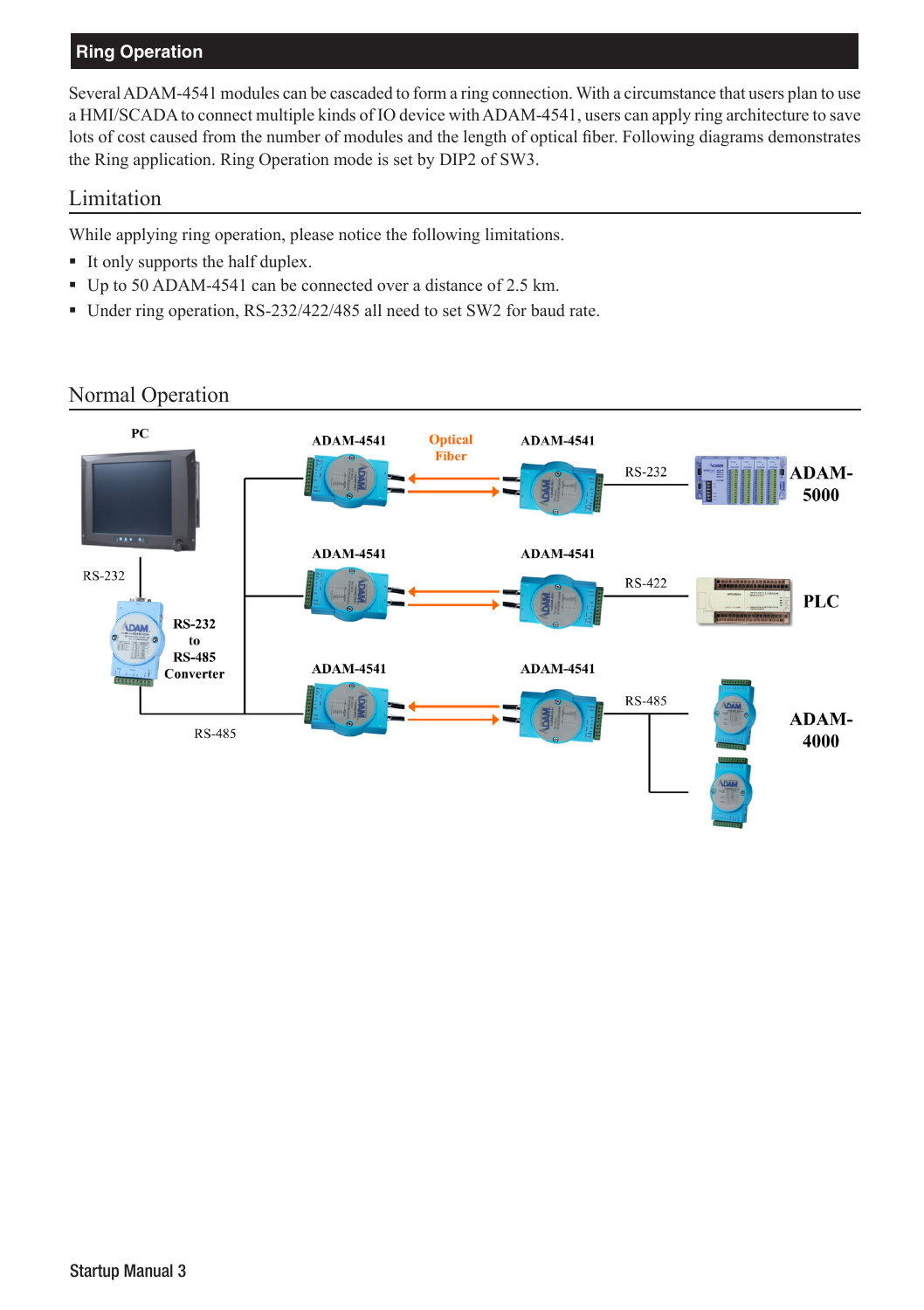

# **LED Description**

On the face plate of module, the LED is a status indicator. The meaning for LED display method is described as following table.

|                         | <b>Status LED</b>      |                |                |
|-------------------------|------------------------|----------------|----------------|
| <b>Operating Status</b> |                        | Green          | Red            |
| RS-232/422              | <b>Fiber to Serial</b> | 0N             | 0FF            |
|                         | Serial to Fiber        | 0FF            | 0 <sub>N</sub> |
|                         | <b>Fiber to Fiber</b>  | 0N             | 0FF            |
|                         | Idle                   | 0FF            | 0FF            |
| <b>RS-485</b>           | <b>Fiber to Serial</b> | 0FF            | 0FF            |
|                         | Serial to Fiber        | 0N             | 0 <sub>N</sub> |
|                         | Fiber to Fiber         | 0FF            | 0FF            |
|                         | Idle                   | 0 <sub>N</sub> | 0FF            |

**Note:** The LED display in Ring Mode is the same as in Point-to-Point Mode.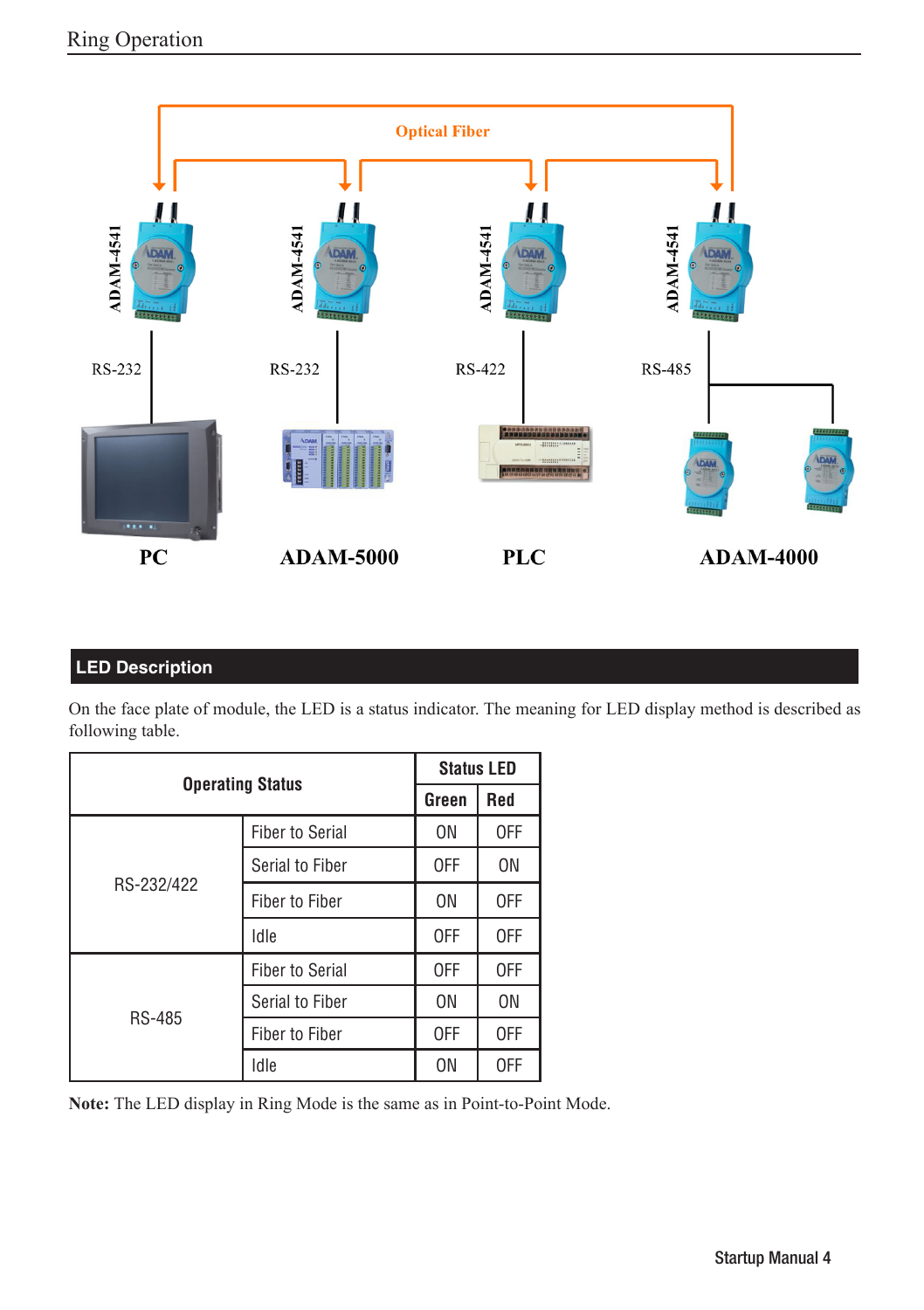# **Wiring Diagrams**

| Serial Type       | <b>Pin Assignment</b>            |
|-------------------|----------------------------------|
| RS-232            | RX, TX, GND                      |
| $RS-485$ (2-wire) | DATA+, DATA- (GND)               |
| RS-422 (4-wire)   | $\vert$ TX+, TX-, RX+, RX- (GND) |



# Ring Operation System



#### **Pin Assignment of Cable** 1700090253 (DB-9 to 3 Wires Cable)

DB-9 Connector

3 Wires Connection